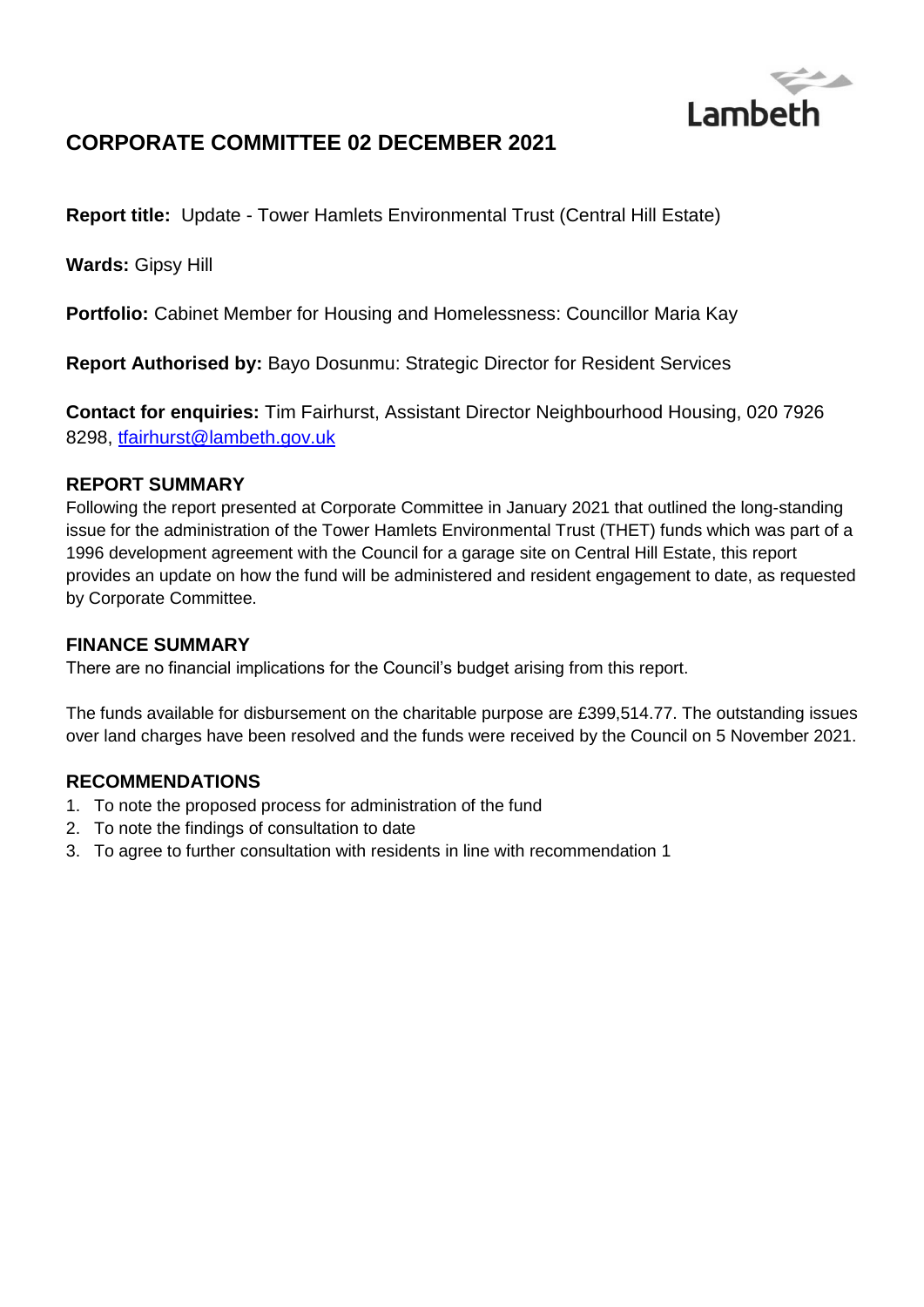## **1. CONTEXT**

- 1.1 The January 2021 report set out the background to the development agreement between the Council and Tower Hamlets Environmental Trust (THET). THET went into administration in 2008 since when the funds have resided with the liquidators' solicitors.
- 1.2 Corporate Committee agreed the January 2021 recommendations and that no steps be taken by the Council concerning administration of the funds until (a) consultation with stakeholders, covering residents, councillors' and officers had been undertaken; and (b) findings from the consultation exercise ((a) above) was shared with Corporate Committee.

## **2. PROPOSAL AND REASONS**

- 2.1 The funds were received on 5 November 2021 and will be held in a ringfenced account in trust for the charitable purposes as outlined in the original report to Corporate Committee.
- 2.2 The Council will proceed with discharging its duties as corporate trustee by delegating administration of the fund to the Strategic Director for Resident Services.
- 2.3 Using the findings of the initial resident consultation, project plans will be drawn up in conjunction with residents, the Tenants & Residents Association and Councillors to enable further resident consultation. On completion of this exercise, projects will be firmed up in line with the requirements of THET and an Officer Delegated Decision Report submitted for agreement by the Strategic Director for Resident Services.
- 2.4 Once agreed a responsible procurement exercise will be undertaken enabling the projects to proceed. All projects will be managed by the Liveability Team which is responsible for the management of the six regeneration estates.
- 2.5 An annual report to be submitted to Corporate Committee detailing actions taken including consultation undertaken, monies spent and confirmation of projects underway and those completed.

## **3. FINANCE**

- 3.1 The funds held by the Council for the charitable purpose are £399,514.77 and will be held separately on the Council's balance sheet.
- 3.2 There are 8 charges yet to be discharged on first disposal which would generate further funds in future years (one charge has been discharged since this matter last went to Corporate Committee in January 2021) which has increased the amount held by the solicitors.
- 3.3 The funds are ringfenced and can only be used on the Central Hill Housing Estate.

## **4. LEGAL AND DEMOCRACY**

- 4.1 Under the Council's Constitution, Corporate Committee is responsible for exercising the functions, powers and duties of the Council as trustee of all trusts for which the Council is corporate trustee as detailed in paragraph 8 of its terms of reference, Constitution page 30:
	- (8) To exercise the functions, powers and duties of the Council as Trustee of Trusts. To exercise the functions, powers and duties of the Council as Trustee of all trusts for which the Council is corporate trustee except insofar as those functions have been delegated to Strategic Directors of the Council.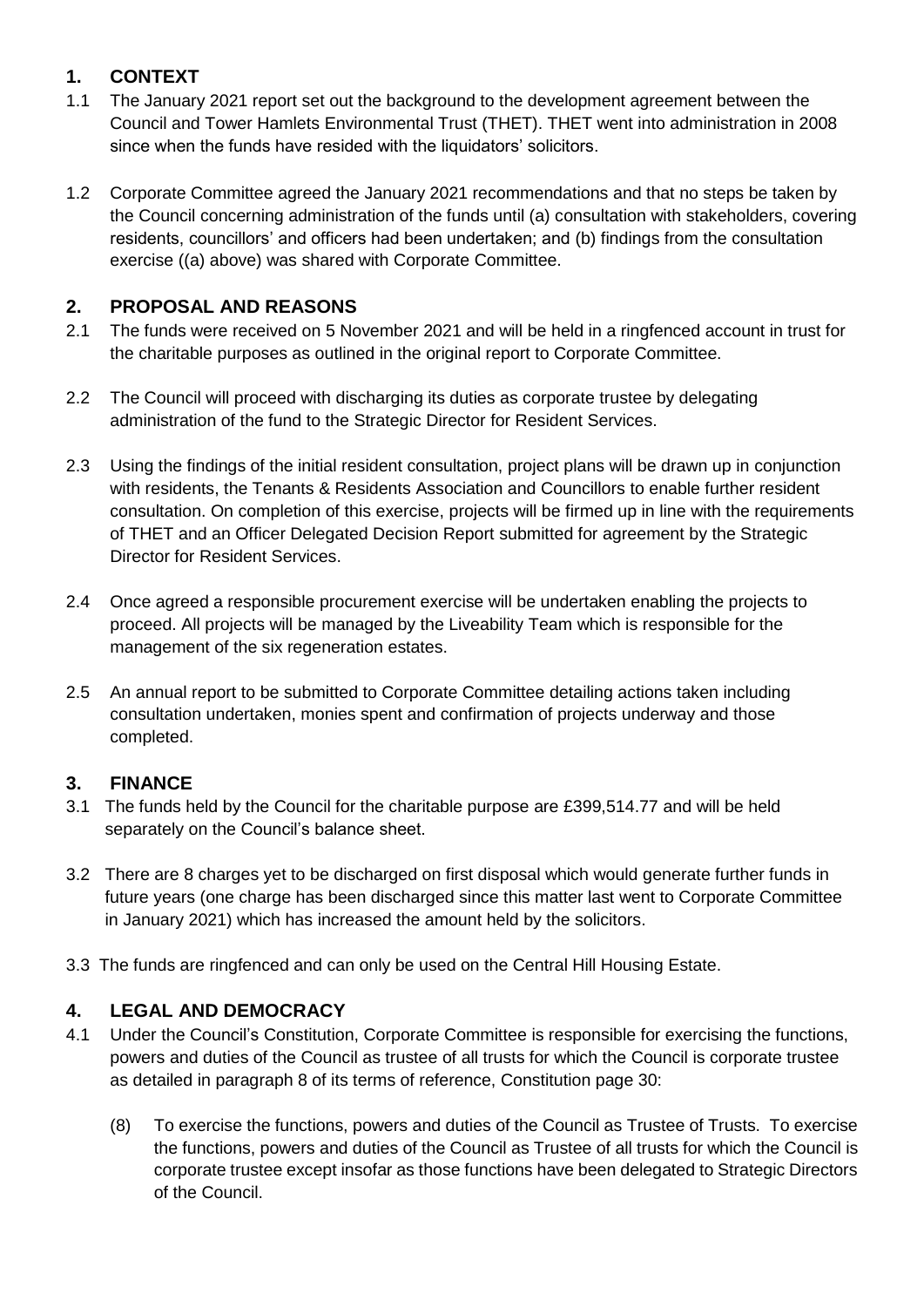The Corporate Committee may further delegate power to the senior officer – in this case the Strategic Director of Resident Services – to administer the trust.

- 4.2 The Order of the High Court of 19 December 2011 determined that the charges arising from the 1996 development agreement between the council and the THET and all proceeds thereof were held on trust for the charitable purpose of the 'Off Site Works' on Central Hill Estate.
- 4.3 The Council was appointed corporate trustee of those charges and proceeds under a Scheme made by the Charity Commission on 17 September 2012, which was replaced by an amended one on 8 November 2013. Under section 69 of the Charities Act 2011 the Charity Commission may establish a scheme for the administration of a charity, may appoint a trustee for a trustee and may entitle any person to call for or make a transfer of any payment.
- 4.4 Charity trustees have a common law duty to promote the charitable purposes of their charity. Their functions and duties are subject to the legal and regulatory framework that applies to charities. In this case the primary framework is contained in the Charities Act 2011.
- 4.5 Since this matter last went before Corporate Committee in January 2021 one additional charge on 1 New Green Place - has been discharged and the net proceeds after legal fees are £155,519.80. The transfer of the funds was delayed due to technical issues with the land charges and the disposal of 1 New Green Place, but these have recently been resolved, allowing for the payment of the funds to the Council. The total sum duly transferred on 5 November 2021 to the Council was £399,514.77. This is the net proceeds after legal fees levied on the funds by the solicitors for the liquidators. The funds will be held on trust in a ringfenced account and are available for disbursement on the charitable purpose outlined in paragraph 4.2.
- 4.6 In paragraph 5.5 of this report it is stated that a complainant has requested arbitration. It is for Corporate Committee to discharge the functions of the trustee in the furtherance of the charitable purpose and to ensure that funds are applied to the charitable purpose. Trustees' duties cannot legally be discharged through arbitration.
- 4.7 There were no further comments from Democratic Services.

### **5. CONSULTATION AND CO-PRODUCTION**

- 5.1 A consultation exercise was undertaken during September 2021 with residents of Central Hill estate – details attached.
- 5.2 A leaflet advising of the consultation was delivered to all residents on 2 September which was followed up with emails and text messages on 7 September.
- 5.3 A total of 39 responses was received with the most popular options being improvements to (i) CCTV, (ii) refuse and recycling facilities, (iii) play areas and (iv) gardening resources.
- 5.4 In the comments section the three priority issues are (i) improved lighting, (ii) CCTV / barriers to prevent fly-tipping / car theft and (iii) fly-tipping
- 5.5 Since the consultation exercise closed there has been one complaint and a number of Freedom of Information Request, all linked and related to the consultation process. The complainant has requested that the discussion on THET go to independent arbitration on the basis that the consultation was not done in line with Corporate Committee's recommendations.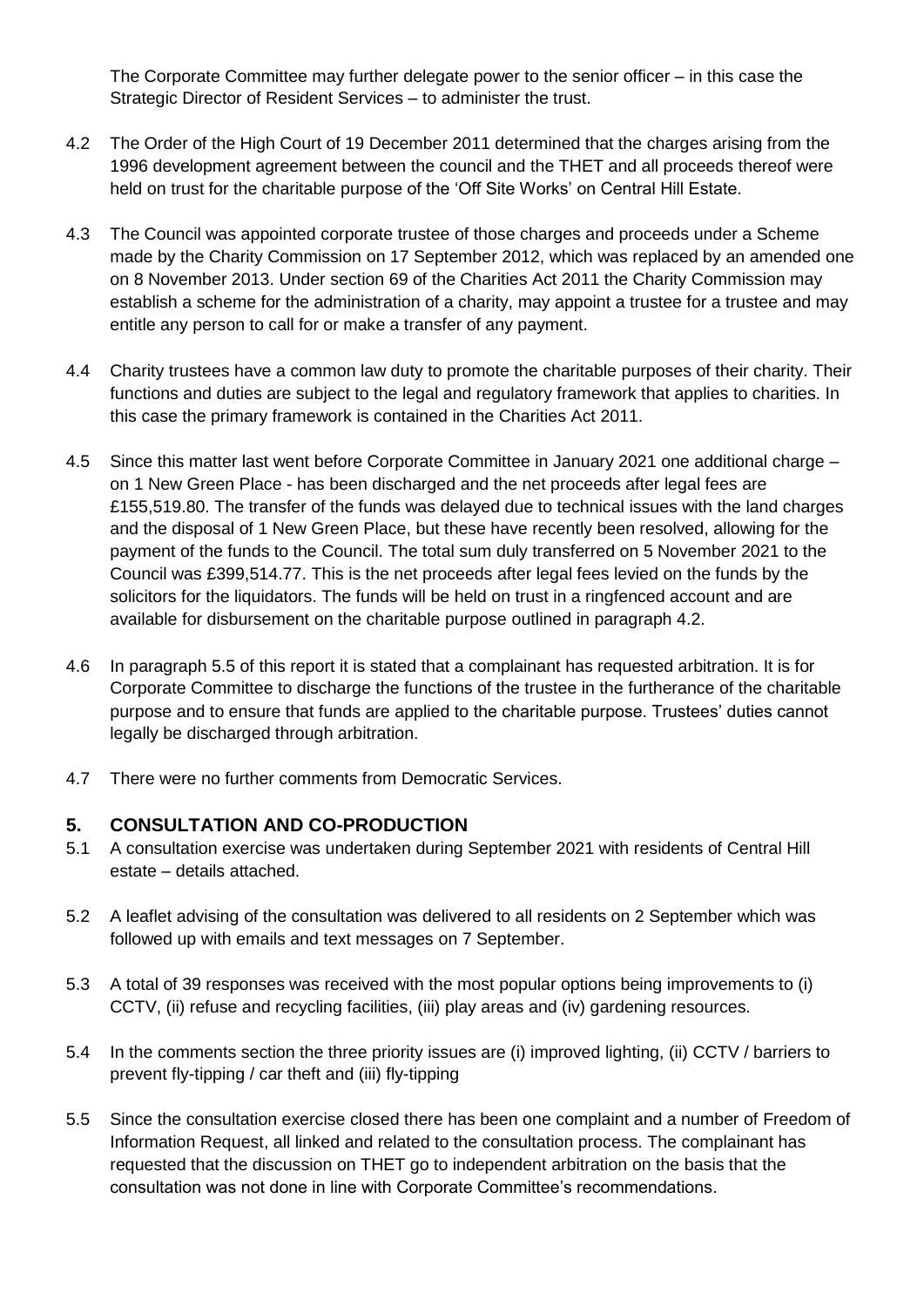## **6. RISK MANAGEMENT**

- 6.1 In addition to the risks outlined in the January 2021 report, the only other risk relates to spend of the fund. Central Hill estate is scheduled for regeneration over the next 15 years and it is possible some funded projects may have a limited lifespan.
- 6.2 To mitigate this risk some projects may have to be delayed until (at least) after master planning to better understand how the estate will be developed.

## **7. EQUALITIES IMPACT ASSESSMENT**

- 7.1 A full Equalities Impact Assessment (EIA) was completed for the March 2017 Cabinet report on the Regeneration of Central Hill Estate, which is detailed in the background documents listed below. The EIA found that Black and Minority Ethnic residents are disproportionately affected by poor housing conditions on the estate. At the time over 45% of tenants were from Black and Minority Ethnic communities and almost 60% of households are in receipt of Housing Benefit – in full or part.
- 7.2 The Equalities Team do not consider a new EIA is required at this stage as the proposals for spending the funds on environmental and security off sites work have not started yet as this is a proposed mechanism for enabling that to happen.
- 7.3 Any environmental and security works the fund does enable to happen in the future will enhance the community for protected characteristic groups such as those with disability, young children and pregnant by promoting better well-being and a safer environment.

## **8. COMMUNITY SAFETY**

8.1 The funds have to be used for improving the environment and security on the Central Hill Estate and so will benefit Central Hill's community safety.

## **9. ORGANISATIONAL IMPLICATIONS Environmental**

9.1 The funds will be used to improve the environment of Central Hill Estate and these will be as sustainable as possible within the parameters of the estate's regeneration.

### **Health**

9.2 The funds will be used to improve resident wellbeing on the estate by helping to improve the environment and security.

## **Corporate Parenting**

9.3 There are no corporate parenting implications.

## **Staffing and accommodation**

9.4 Implementation of the proposals in this report and administration of the trust will require officer time but this will be absorbed in day-to-day operations and will not require any additional headcount. There are no accommodation implications.

### **Responsible Procurement**

9.5 There are no responsible procurement implications.

## **10. TIMETABLE FOR IMPLEMENTATION**

10.1 The recommendations would become active upon approval by Corporate Committee.